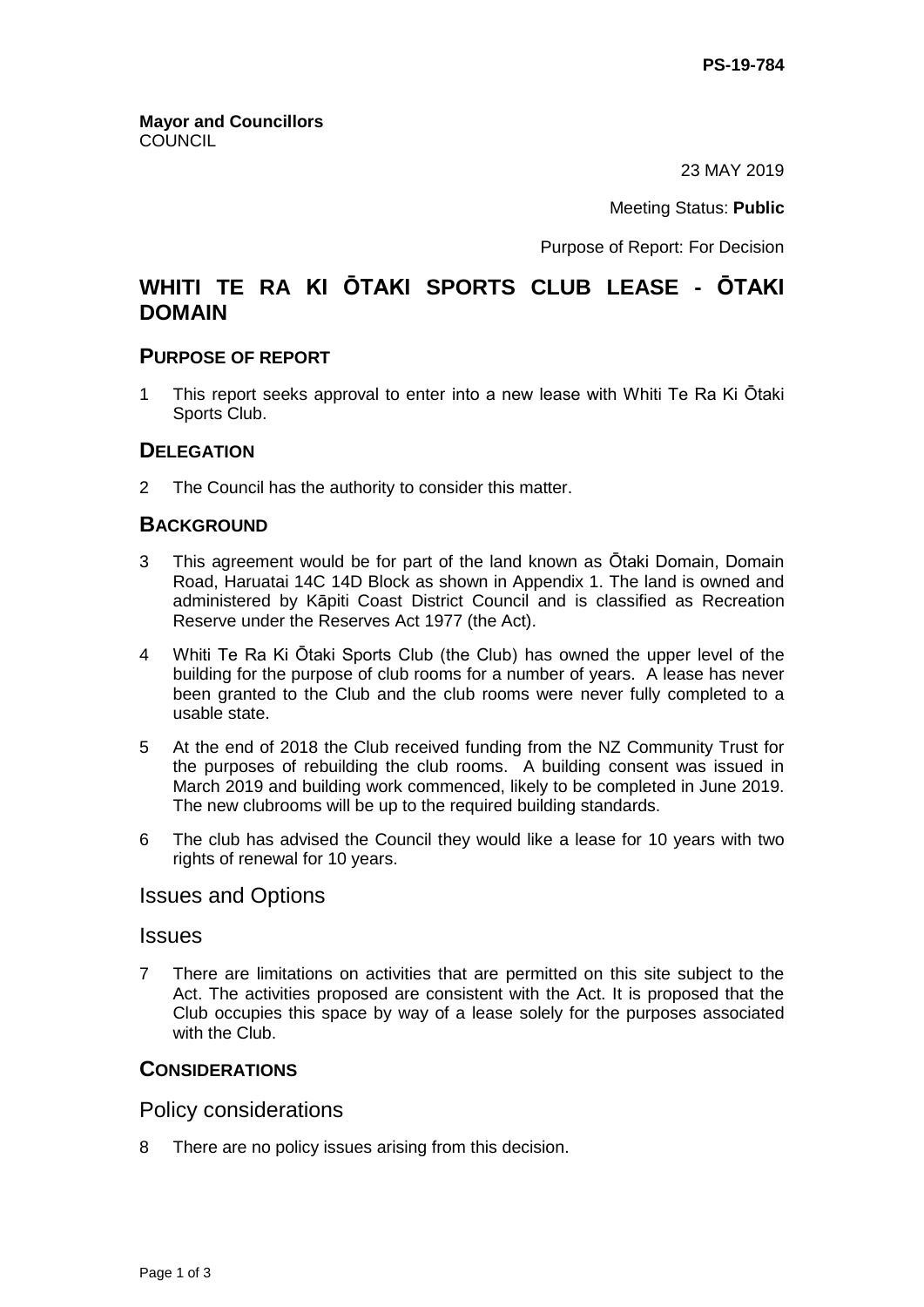## Legal considerations

- 9. The Act requires that Council give public notice of the new lease proposed to be granted. A period of not less than one calendar month must be provided by the Council for objections or submissions to be received. Council must consider any submissions received. Any submissions received will be considered at a future Council meeting.
- 9 The proposed lease must be considered under section 54(1b) of the Act. The maximum lease term that can be offered is 33 years.
- 10 If the proposed lease is approved, new lease documentation will be drafted and will be reviewed by the Council's legal counsel before being presented to the Club for signing.

## Financial considerations

11 The lease will include annual rental to be paid at the appropriate rate set annually by the Council in either the Long Term Plan or Annual Plan.

## Tāngata whenua considerations

12 Nga hapu o Ōtaki have advised that they support the proposed lease.

# **SIGNIFICANCE AND ENGAGEMENT**

## Significance policy

13 This matter has a low level of significance under Council's Significance and Engagement Policy.

## Consultation already undertaken

14 The Ōtaki Community Board Chair has been advised and supports the proposed lease.

## Engagement planning

15 An engagement plan is not needed to implement this decision.

## **Publicity**

16 As this is a new lease a public notification period of not less than one calendar month must be provided by the Council for objections or submissions to be received.

# **RECOMMENDATIONS**

- 17 That the Kāpiti Coast District Council authorises the Chief Executive to undertake the required public notification process for the lease proposal as outlined in this report (PS-19-784) for the land at Ōtaki Domain, Ōtaki, shown in Appendix 1, to Whiti te Ra Rugby League Club.
- 18 If any objections are received, these are considered at a future Kāpiti Coast District Council meeting.